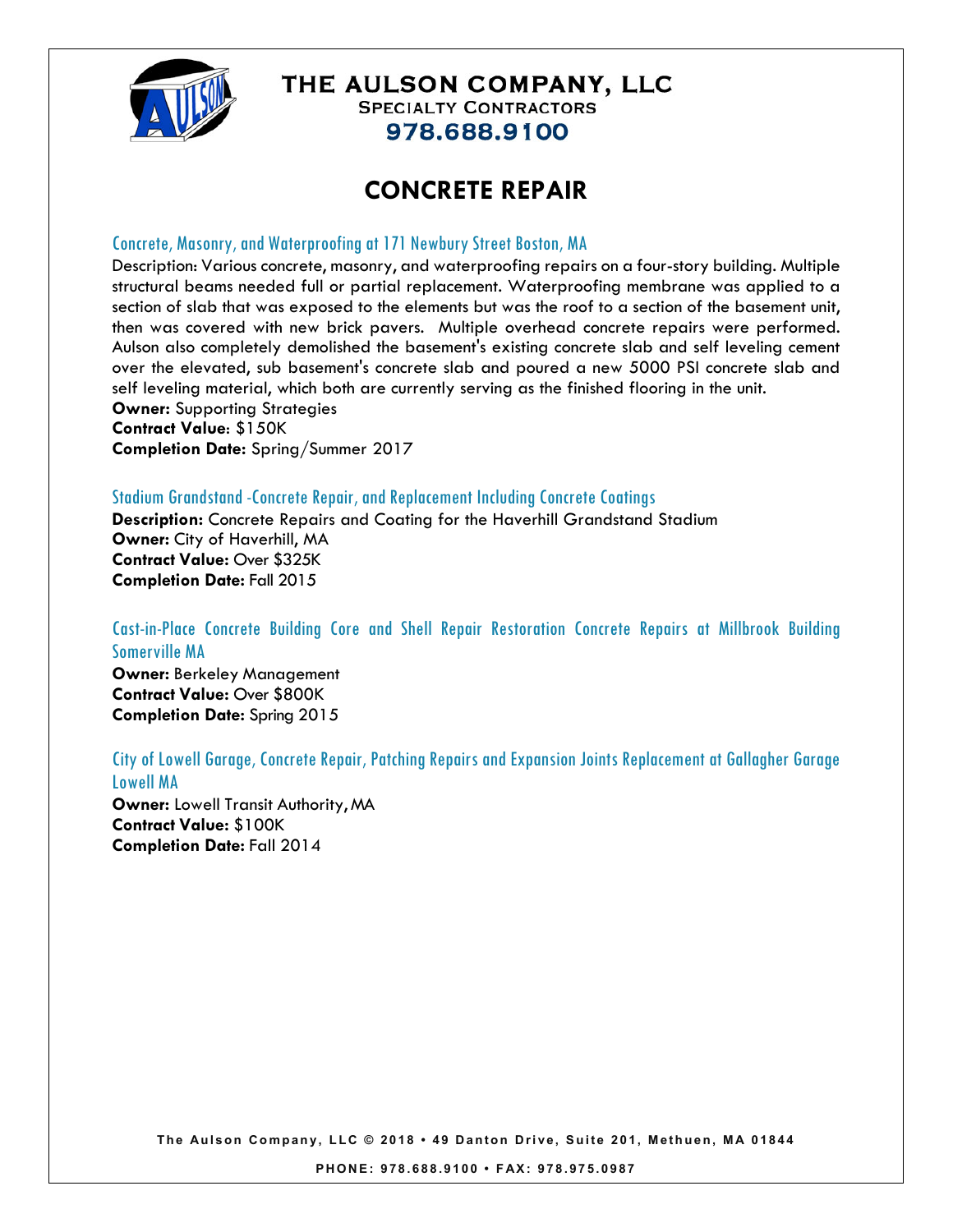

## THE AULSON COMPANY, LLC **SPECIALTY CONTRACTORS** 978.688.9100

Historic Concrete & Masonry Cleaning and Coatings Removal via Sponge Blast

**Owner:** ConnDOT – Merritt Parkway (Route 15) Stamford, CT to New Canaan, CT **Contract Value:** Over \$1M **Completion Date:** Fall 2014





Structural Masonry & Concrete Repairs, HydroDemo Prep & Patching via Shotcrete at Central Maintenance Garage **Repairs** 

**Owner:** City of Boston, MA **Contract Value:** Over \$700K **Completion Date:** Fall/Winter 2013

Concrete Elastomeric Coatings – Highway Bridge Structures for MassDOT District 3 Locations, Sikaguard 552W & 550W **Contract Value:** \$100K

**Completion Date:** Fall 2013

Concrete Balcony Repair, Concrete Crack Repair and Coatings at Jaclen Towers in Beverly, MA.

**Owner:** Beacon Communities LLC **Contract Value:** Over \$100K **Completion Date:** Summer 2013

**The Aulson Company, LLC © 2018 • 49 Danton Drive, Suite 201, Me thuen, MA 01844** 

**PHONE: 978.688.9100 • FAX: 978.975.0987**